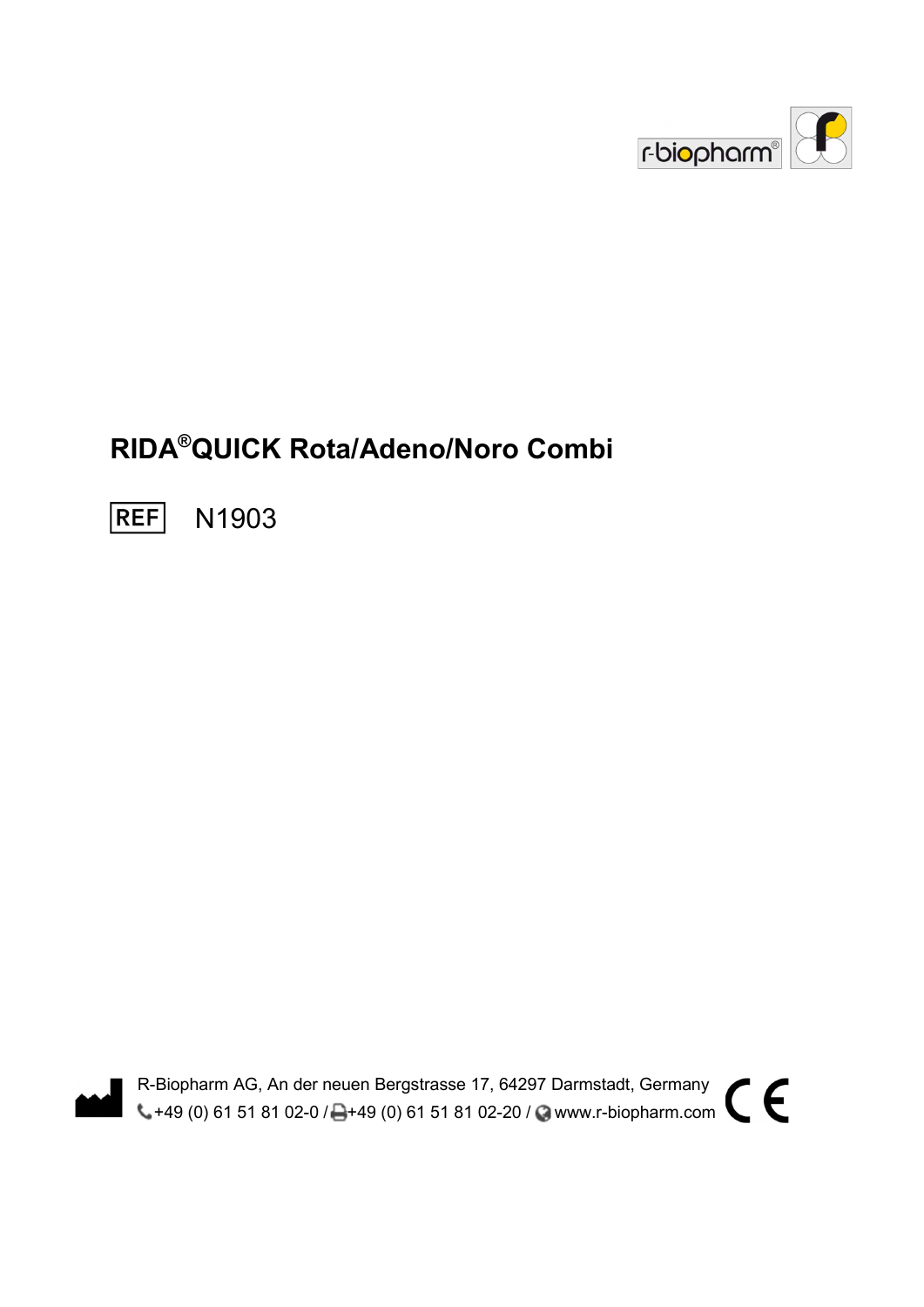#### 1. Intended use

For in vitro diagnostic use. RIDA®QUICK Rota/Adeno/Noro Combi is a single step immunochromatographic lateral flow assay for the qualitative detection of rotaviruses, adenoviruses, and noroviruses from genogroups I and II in human stool specimens.

#### 2. Summary and explanation of the test

Rotavirus is a double-stranded RNA virus of the family Reoviridae. These viruses have a low infectious dose. The virus is transmitted from person to person by direct contact through a fecal-oral route and less often through contaminated water and food. The rotavirus is one of the most important etiological pathogens of acute gastroenteritis throughout the world and is the primary cause of severe dehydration in children between six months and two years in developing countries, where mortality is high, and in industrialized countries. At the age of five years, the majority of children (> 95 %) have had at least one episode of gastroenteritis caused by rotavirus. Even though vaccines help reduce the incidence, only a few countries have integrated them into their national vaccination program. Rotavirus is divided into seven antigen serogroups (A to G). Only groups A, B, and C infect people. Group A is the triggering factor in almost all cases in industrialized as well as developing countries.

Adenovirus is the third most common cause of viral gastroenteritis in children (10 % to 15 %). It can cause respiratory diseases and, depending on serotype, diarrhea, conjunctivitis, cystitis, and other diseases. At least 51 adenovirus serotypes were identified, and the hexon antigen is present in all of them. Mainly serotypes 40 and 41 are associated with gastroenteritis. The primary clinical symptom of gastroenteritis caused by adenovirus is diarrhea lasting 9 to 12 days, accompanied by fever and vomiting.

Norovirus has single-stranded RNA with positive polarity and belongs to the Caliciviridae family. It is very contagious, and it is transmitted mainly through personto-person contact and through contaminated food/water. The virus usually causes major epidemics in closed communities (hospitals, nursing homes, schools, preschools, restaurants, cruise ships, etc.) in which the infection spreads very quickly once the virus gets into the communities. Several studies have shown that norovirus is the main cause of viral gastroenteritis at all ages worldwide and is responsible for nearly 50 % of gastroenteritis outbreaks. Noroviruses are divided into five genogroups (GI to GV). The majority of clinical cases are due to strains of genogroups I and II. In general, GI infections are less common than GII infections.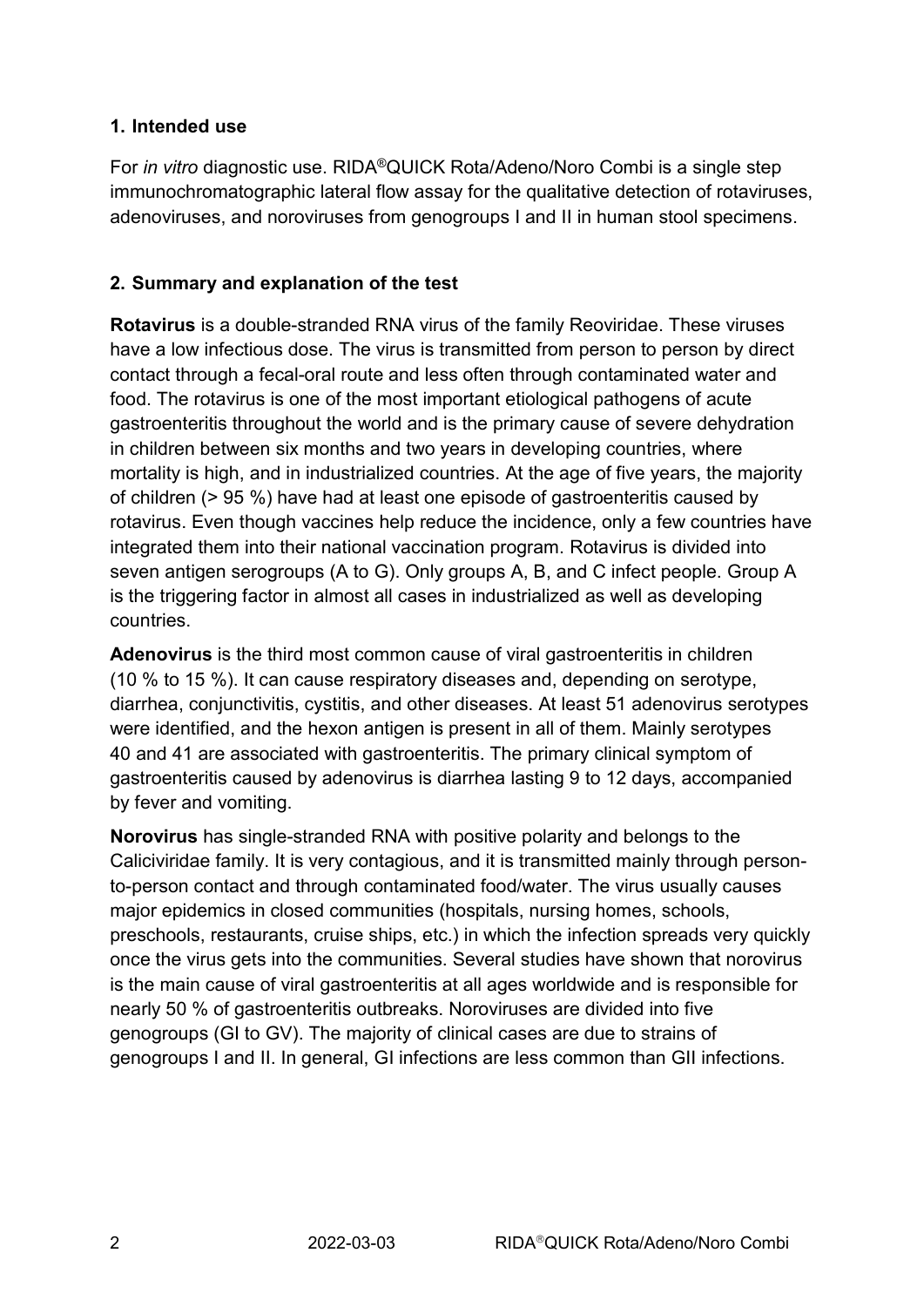The virus is divided into genotypes within each genogroup. As many as 19 different genotypes have been described in genogroup II. Of those, GII.4 is the most common, and it accounts for nearly 60 % to 80 % of cases worldwide. This genotype is followed by GII.6, GII.1, and GII.3.

# 3. Test principle

RIDA®QUICK Rota/Adeno/Noro Combi is a single step immunochromatographic procedure for the qualitative individual detection of antigens from rotavirus, adenovirus, and norovirus genogroup I (GI) and genogroup II (GII) in human stool specimens. A positive signal in a test line indicates to the physician that a rotavirus, adenovirus, and/or norovirus infection may be present. This is intended to help diagnose the patient. The assay is based on the immunological capture of stained microparticles as they flow along a membrane on which specific monoclonal antibodies to rotavirus, adenovirus, and norovirus GI and GII were immobilized in a double cassette on four separate lines on two strips.

The Rota-Adeno strip uses the following combination:

- a. Blue latex particles that are conjugated to a specific antibody to the adenovirus hexon antigen that interacts with an adenovirus-specific antibody (T1 line) found on the membrane.
- **b.** Red latex particles that are conjugated to a specific antibody to the VP6 antigen of rotaviruses of group A that interacts with a rotavirus-specific antibody (T2 line) found on the membrane.
- c. Green latex particles that are conjugated to a hapten that is recognized by a specific antibody, bound to the membrane, for the said hapten, at which point the control line (C line) forms.

The Norovirus strip uses the following combination:

- a. Red latex particles that are conjugated to a specific antibody to GGII and interact with specific antibodies for GII found on the membrane (GG2 line).
- b. Red latex particles that are conjugated to a specific antibody to GGI and interact with specific antibodies for GGI found on the membrane (GG1 line).
- c. Green latex particles that are conjugated to a hapten that is recognized by a specific antibody, bound to the membrane, for the said hapten, at which point the control line (C line) forms.

First, the specimen will be treated with the sample dilution buffer (provided in the kit) for extraction of the viruses from the stool matrix. After the extraction, all the technician needs to do is add a certain volume of supernatant to the two reactive strips and wait 15 minutes. When the extracted specimen flows through the test membrane of the two strips, the stained particles migrate. In a positive sample, the specific antibodies present in the respective membrane will capture the colored particles. Different colored lines are visible depending on the virus the sample contains. The result will be interpreted based on these lines after an incubation period of 15 minutes at room temperature.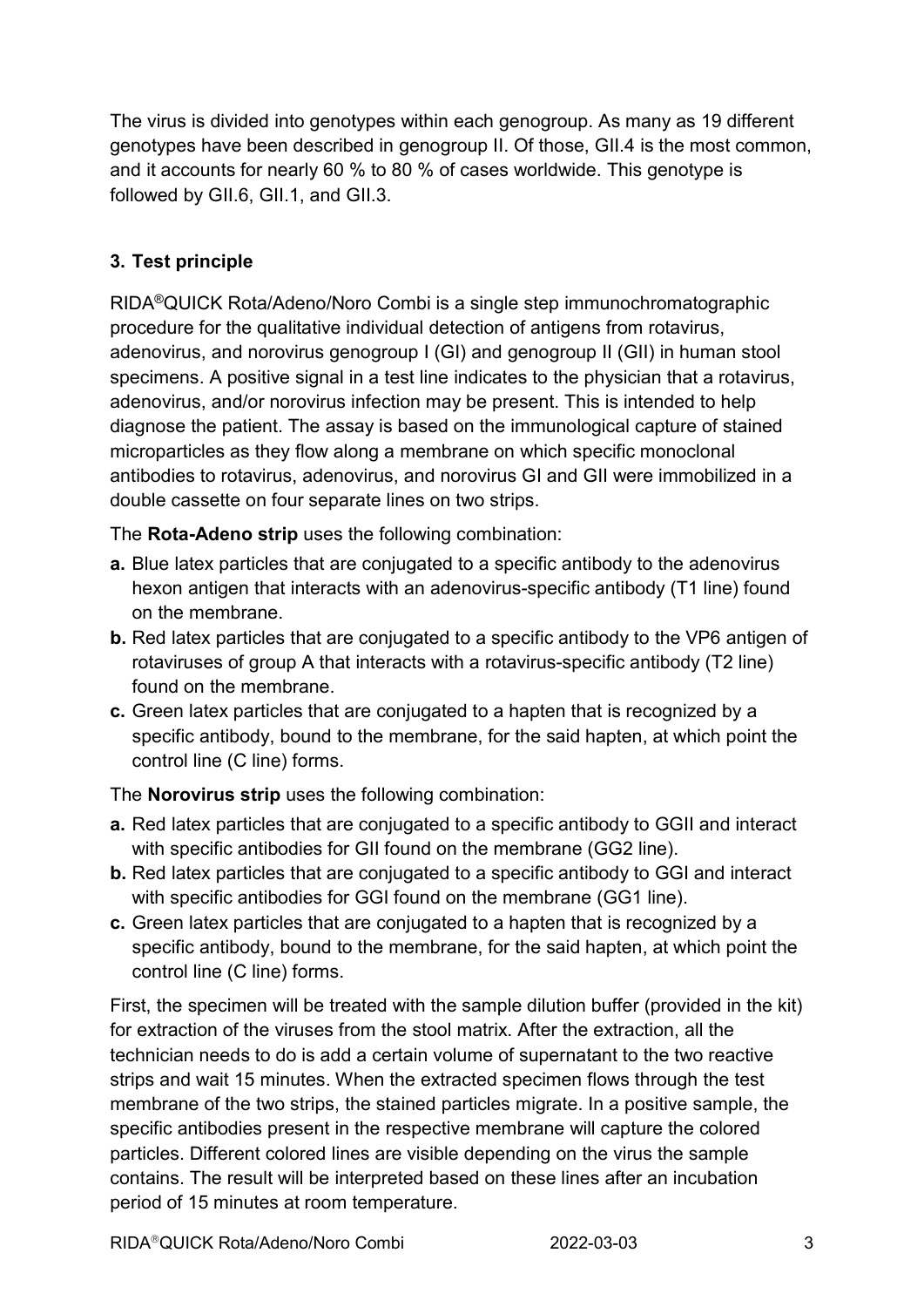## 4. Reagents provided

The reagents in the kit are sufficient for 20 determinations.

| <b>Kit components</b> | <b>Amount</b> | Description                               |
|-----------------------|---------------|-------------------------------------------|
| 'Cassette i           | 20 assays     | 20 individually packed test cassettes     |
| Tube                  | 20 x 1.5 mL   | 20 vials with sample buffer; ready to use |
| Pipet                 | 20 pc.        | Bag with 20 disposable pipettes           |

Table 1: Reagents provided

#### 5. Storage instructions

The package can be stored at 2 - 30 °C and can be used until the printed expiration date. After the expiration date, the quality guarantee is no longer valid. Likewise, the usability of the cassettes cannot be guaranteed if the external packaging of the individual cassette is damaged.

## 6. Reagents required but not provided

#### 6.1 Necessary reagents

The RIDA®QUICK Rota/Adeno/Noro Combi kit contains all necessary reagents.

## 6.2 Necessary laboratory equipment

The following equipment is required for carrying out the RIDA®QUICK Rota/Adeno/Noro Combi assay:

| <b>Equipment</b>                                       |
|--------------------------------------------------------|
| Vortex mixer (optional)                                |
| Stopwatch/timer                                        |
| Waste container containing 0.5 % hypochlorite solution |
|                                                        |

## 7. Warnings and precautions for the users

For in vitro diagnostic use only. This test must be carried out only by trained laboratory personnel. The guidelines for working in medical laboratories must be followed. Always adhere strictly to the operating manual when carrying out this test.

The sample dilution buffer contains sodium azide as a preservative. Avoid contact with skin or mucous membranes. Do not use buffers if signs of contamination or precipitation are present.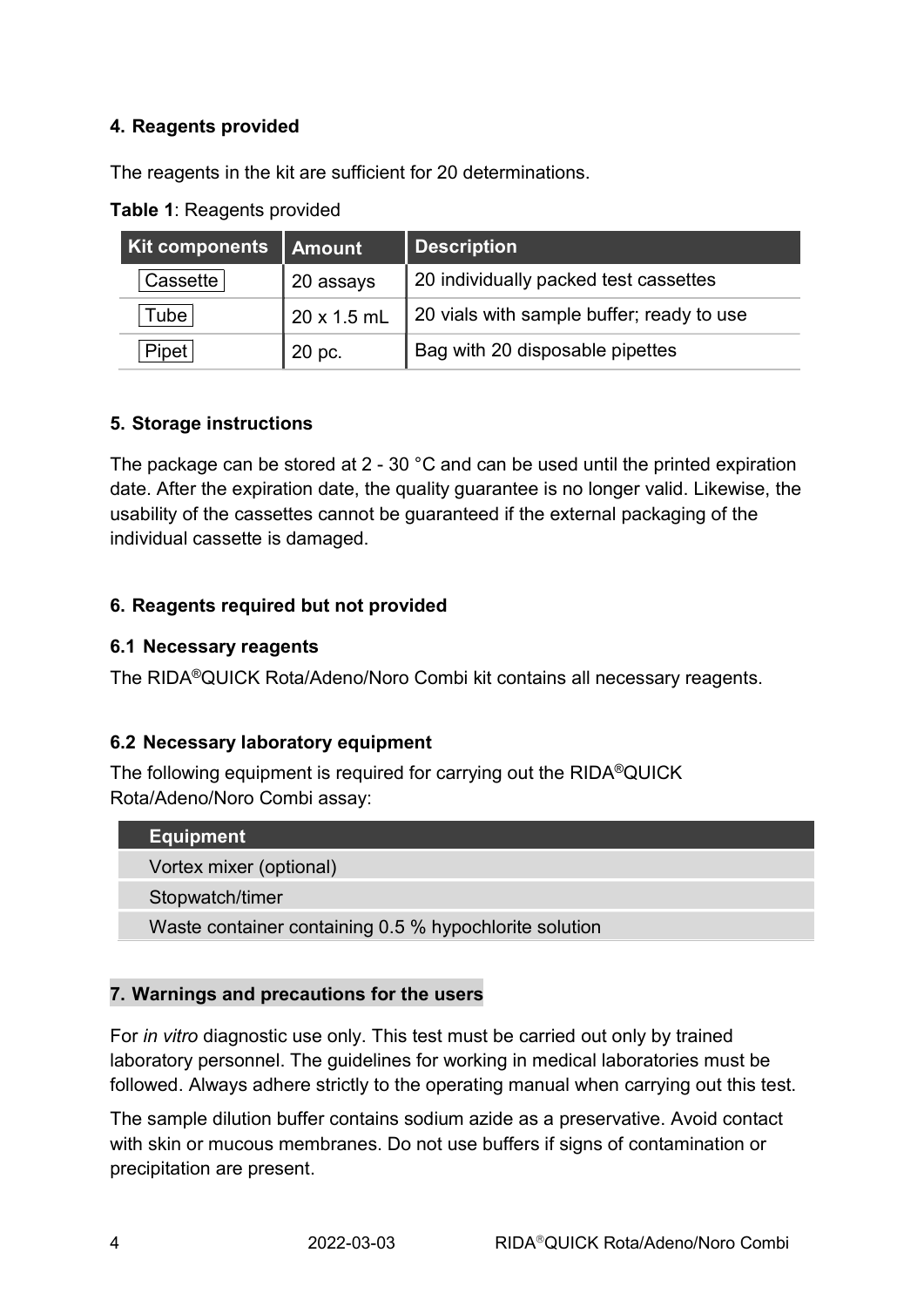Specimens or reagents must not be pipetted by mouth, and contact with injured skin or mucous membranes must be prevented. Wear personal protective equipment (appropriate gloves, lab coat, safety glasses) when handling reagents and specimens, and wash hands after completing the test. Do not smoke, eat, or drink in areas where specimens or test reagents are being used.

All reagents and materials coming into contact with potentially infectious samples must be treated exactly like the specimens themselves with suitable disinfectants (e.g., sodium hypochlorite) or autoclaved at 121°C for at least one hour.

Users are responsible for the proper disposal of all reagents and materials after use. For disposal, please adhere to national regulations.

Hazardous materials are indicated according to labeling obligations.

Further details on the Safety Data Sheet (SDS) can be found under the item number at https://clinical.r-biopharm.com/search/.

The patient specimens must be treated as potentially infectious in compliance with the national safety guidelines. Ensure that all reagents and materials are disposed of properly and responsibly after use. Comply with the applicable national disposal regulations.

Do not exchange components of kits that have different lot numbers.

Do not use the kit components after the expiration date.

If the package is damaged, the product can still be used if none of the components are damaged.

Do not use this product if a colored line is shown in the strip's result area prior to the test.

Collecting the right amount of specimen is very important (see Section 9.1 of Test procedure).

## 8. Collection and storage of samples

The stool specimen should be collected as soon as the symptoms occur (particularly diarrhea and vomiting) since fecal excretion of the virus is highest during the first three days after infection.

Do not use specimens that were collected in transport media or to which preservatives (such as formalin, SAF, PVA, etc.) or enrichment media were added since the presence of such substances could prevent the test from being carried out correctly.

The best results are achieved using fresh, untreated specimens. If specimens have to be stored for a certain amount of time, they can be stored in the refrigerator (+ 2  $\degree$ C to + 8  $\degree$ C) for one or two days (Table 2). For longer periods, they should be frozen at -20 °C, but it should be noted that some specimens can lose their immunoreactivity after freezing.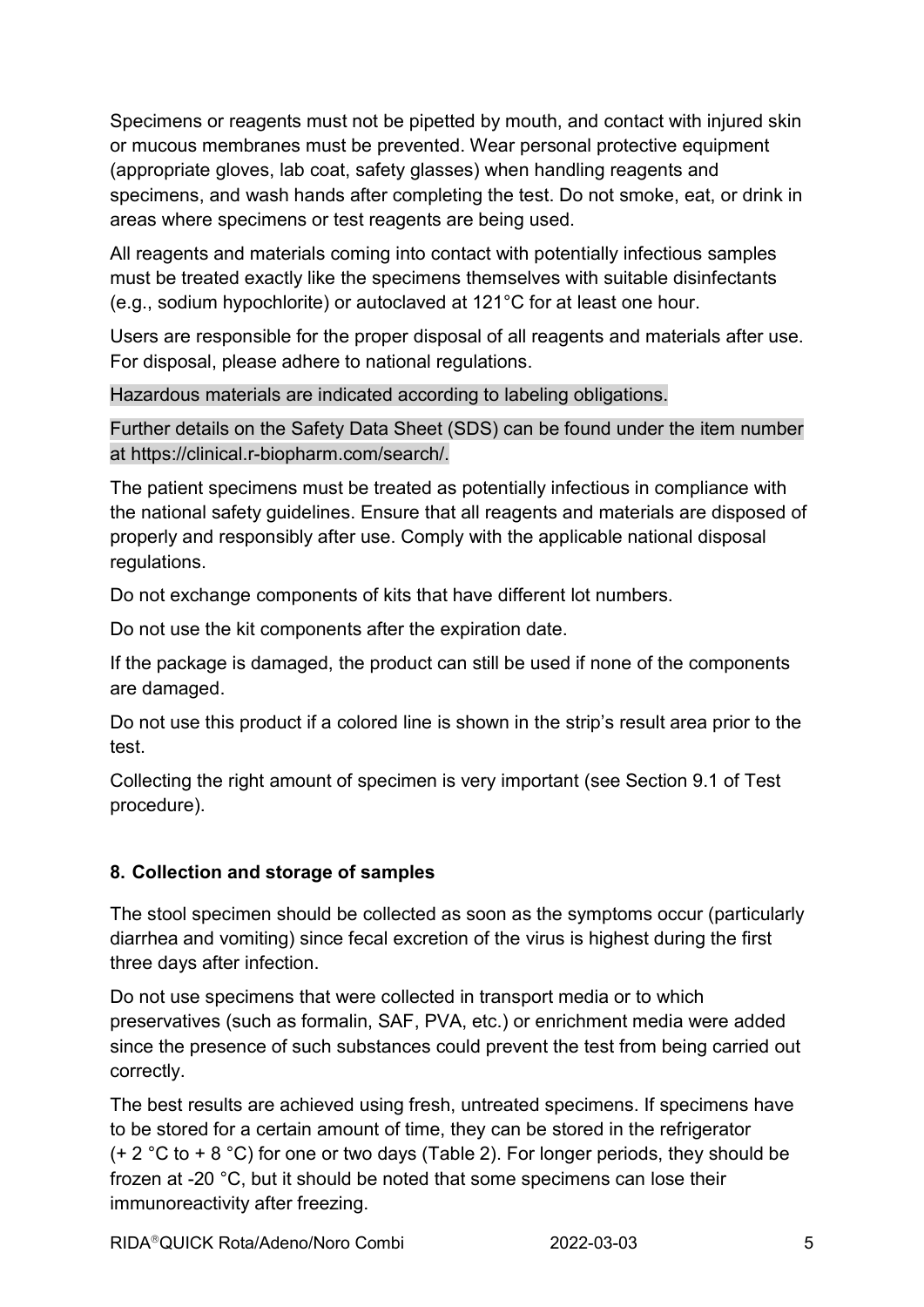If specimens are frozen, ensure that they have fully thawed to room temperature before they are analyzed.

Avoid repeated freezing/thawing of the stool specimens as this can change the immunological recognition of the virus.

#### Table 2: Sample storage

| Undiluted stool specimen |                    |
|--------------------------|--------------------|
| $2 - 8^{\circ}$ C        | ≤ -20 $^{\circ}$ C |
| $\leq$ 2 days            | $> 2$ days         |

## 9. Test procedure

# 9.1 General information

The specimens, tubes containing sample dilution buffer, and the test cassettes must be brought to room temperature (20 - 30 °C) before use. Do not remove the test cassettes from the outer package until shortly before use. Once used, the cassettes must not be re-used. Do not perform the test in direct sunlight.

Collecting the right amount of specimen is very important: about 110 mg for solid specimens (a sample having a diameter of about 5 mm) or 110 μL for liquids (4 drops using the non-graduated disposable pipettes), or, if semi-liquid specimens are used (which cannot be collected with a pipette), a sample that can be collected using the grooves of the wand attached to the lid of the tube. Carefully transfer the sample into the provided tubes containing 1.5 mL of the sample dilution buffer.

It is very important that you drop the right volume of a specimen extracted in the sample diluent into the two specimen application windows of the cassette. If less volume is used than stated, chromatography may not work since sometimes a sufficient amount of specimen will not reach the reaction areas. On the other hand, too much specimen in relation to the 1.5 mL of buffer can prevent chromatography from working correctly. This is especially important with solid specimens since they are not always easy to divide into portions once they are removed from the primary stool specimen.

When analyzing hemorrhagic specimens, take special note that these specimens can result in non-specific reactions if they have a high blood concentration. It may be possible to detect an indication of the instability of the test caused by this in a change of the otherwise specific colors of the lines that are to be expected, especially the control line (instead of green, it can have a violet or navy blue color).

Avoid repeated freezing and thawing of stool specimens since such can change the specific immunological recognition of the virus.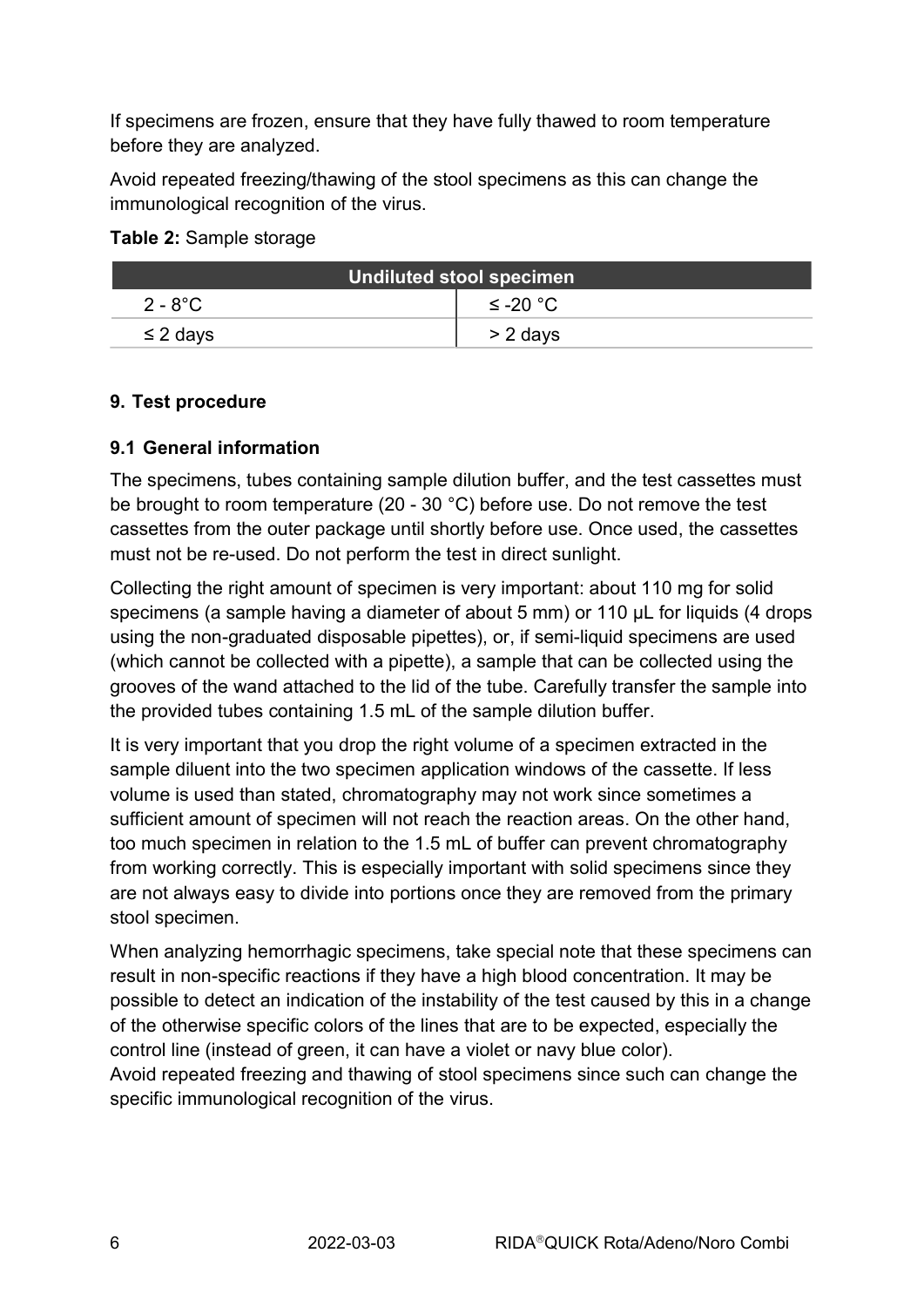### 9.2 Preparing the specimens

Carefully unscrew the cap of the dilution buffer tube.

If stool is solid or semi-solid, use the applicator in the lid to take a specimen of about 110 mg (a small ball with a diameter of about 5 mm) from at least three different places to get as representative of a specimen as possible. Place the applicator with the specimen in the tube. Tighten the cap securely, and shake the tube thoroughly to create a homogeneous mixture.

If stool is liquid or semi-liquid, collect at least 110 µL specimen using a non-graduated disposable pipette included in the kit, and add 4 drops to the tube containing the dilution buffer. Tighten the cap securely, and shake the tube thoroughly to create a homogeneous mixture.

#### 9.3 Sample testing

Remove the test cassette from the aluminum bag and place it on a level surface. Dispose of the empty bag along with the desiccant bag.

Break off the nipple of the cap of the dilution buffer tube.

Place 4 drops each in the two specimen application areas of the cassette (windows marked with an arrow). Ensure that the liquid flows through the membrane unhindered. Any dispensed particles can cause obstructions and have to be removed from the specimen application field in advance.

Wait 15 minutes before reading and interpreting the results.

#### 10. Quality control - Indication of instability or expiration of reagents

The test should be evaluated only if the test cassette is intact prior to the pipetting of the sample suspension and there are no color changes or lines visible on the membranes. Also at least the green control line (Rota/Adeno strip) and the green control line (Noro strip) must be visible after the test incubation period. If one of these lines is missing, check the following before repeating the test:

- Shelf life of the test cassettes and of the extraction buffer tubes used
- Correct test procedure
- Contamination of the extraction buffer

If the control lines are still not visible after the test is repeated with another test cassette, please contact the manufacturer or your local R-Biopharm sales partner.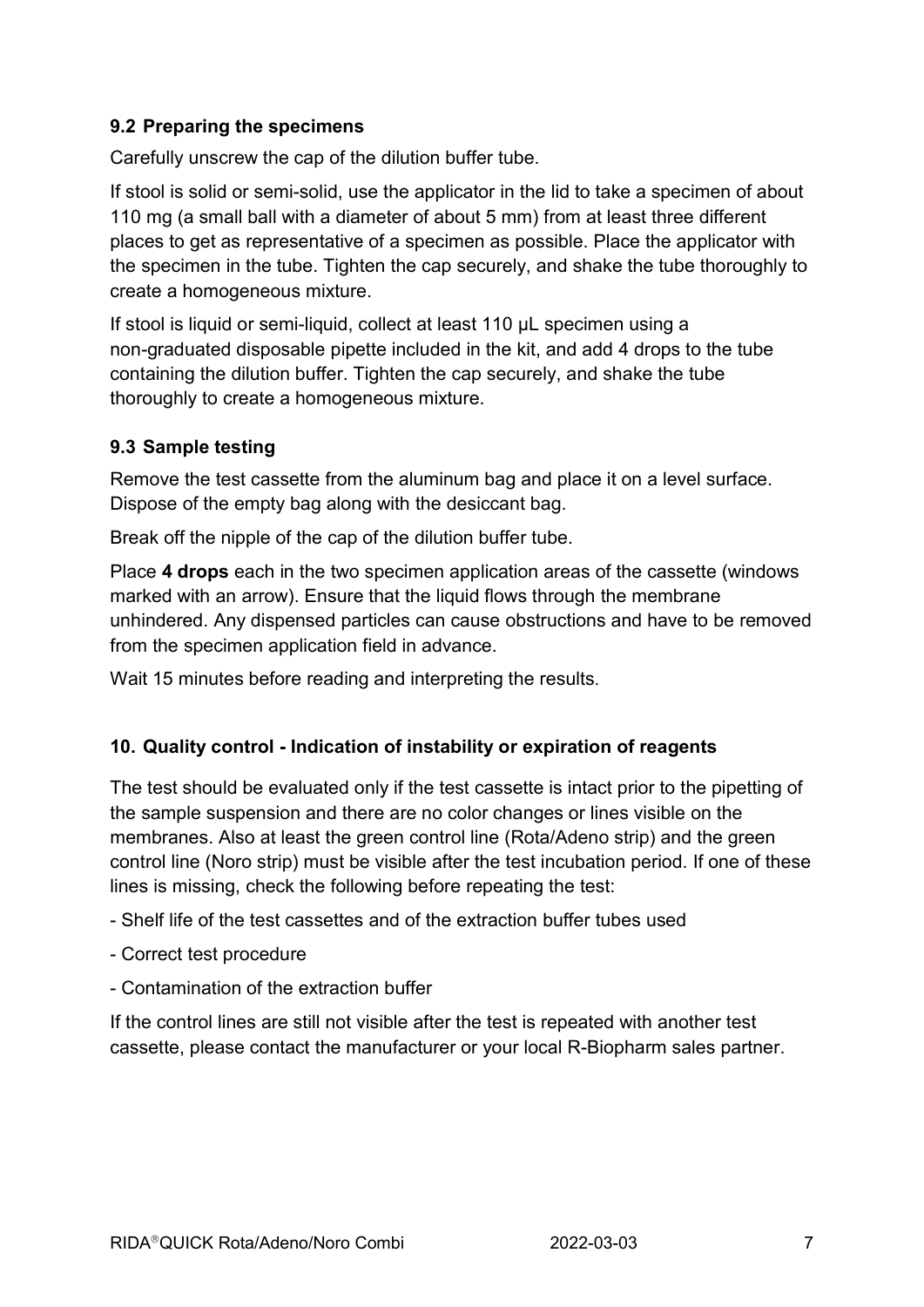# 11. Evaluation and interpretation

The six images in Fig. 1 illustrate some of the different results that can be achieved using the double cassette test.

Different colored lines can appear within the three areas that are marked by the black lines on the cassette in each of the two test strips. The green control lines in the two strips should appear always. The additional presence of other lines indicates the presence of adenovirus (blue line) and/or rotavirus (red line) and/or norovirus (red lines).

# Negative results (cassette 1)

In the two strips there is only one horizontal green line present at the level of the letter "C" marked on both sides of the cassette. These are the control lines and they should always appear as an indication that chromatography was successful in the two strips.



Fig. 1: Pattern of possible results

# Positive results (cassettes 2 - 5)

## Rota-Adeno strip:

- Lower blue line (T1): Adenovirus is present in the specimen.
- Upper red line (T2): Rotavirus is present in the specimen.
- Green line (C): This control line indicates that the test worked correctly.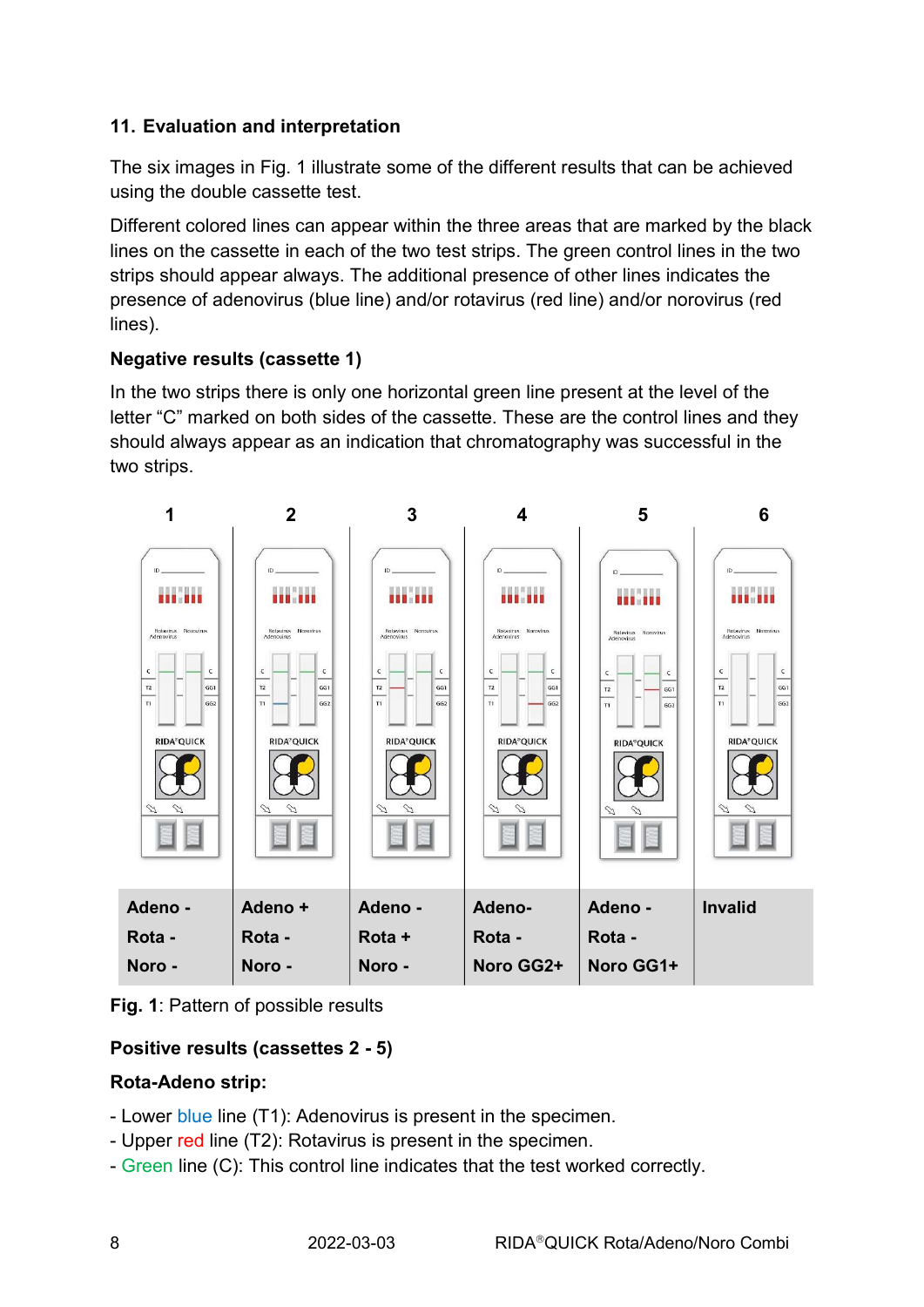### Norovirus strip:

- Lower red line (GG2): Norovirus genogroup II is present in the specimen.
- Upper red line (GG1): Norovirus genogroup I is present in the specimen.
- Green line (C): This control line indicates that the test worked correctly.

### Invalid results (cassette 6)

The following test results are invalid:

- 1. The control line does not appear, or the color of the line is not green and is completely different from the expected green line.
- 2. Test lines do not appear as the expected red or blue line; instead they are a completely different color than the expected line.
- 3. Likewise, changes in the color of the line that do not occur until after the reading period of 15 minutes should be regarded as having no diagnostic relevance and may not be used for evaluation.

#### Possible reasons for invalid results:

- One or more of the reagents are spoiled or expired.
- The specimen was not prepared according to the instructions for use.
- The specimen has a high blood concentration.

If a result is invalid, it is recommended to repeat the test using a new cassette and to adhere strictly to the instructions for use. For specimens that have a high blood concentration, it is recommended to use an alternative technique since any instability that may have resulted is usually due to the complexity of the specimen matrix and not to the test strip.

## 12. Limitations of the method

The RIDA®QUICK Rota/Adeno/Noro Combi assay is used for the differential identification of rotavirus, adenovirus, and norovirus GI and GII. The presence of a virus in the prepared stool specimen will be detected if the viral load is equal to or higher than the detection limit of the product for each analyte. This product is qualitative, not quantitative, even though the intensity of the positive lines is related to the amount of virus detectable in the stool specimen.

It is not possible to associate the intensity of the visible specific test line with the occurrence or severity of clinical symptoms. The results obtained must always be interpreted in combination with the complete clinical symptoms.

A positive result does not rule out the presence of other infectious pathogens. In any case, co-infections can be clarified only through differential diagnostic testing.

A negative result does not necessarily rule out a rotavirus, adenovirus, or norovirus infection. It can be caused by intermittent excretion of the pathogen, by too few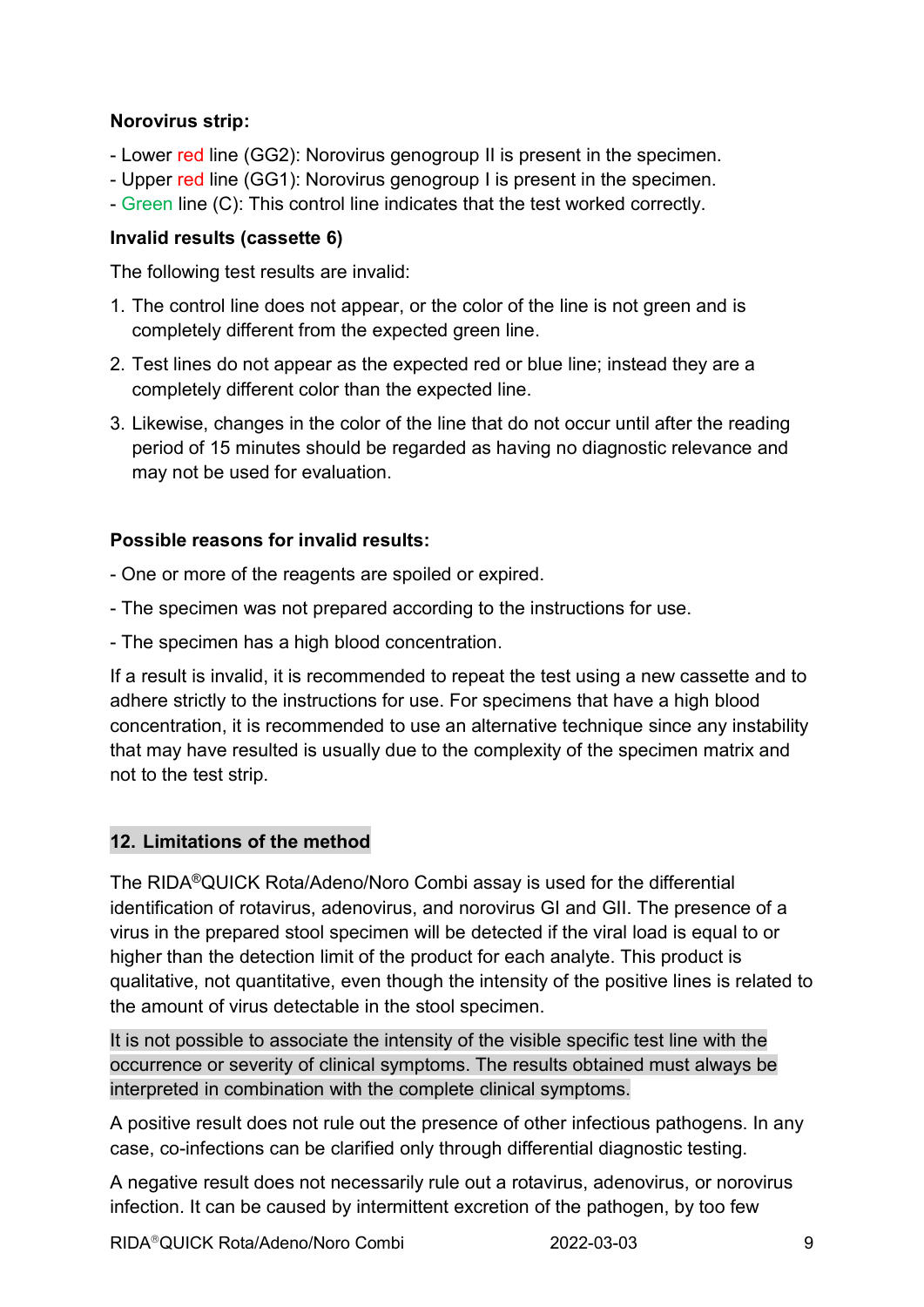antigens in the specimen (collection of the specimen in an inappropriate stage of the disease when only very little virus is eliminated in the stool), by incorrect storage of the specimen, and by inadequate specimen transport. If the patient has a suspected infection with the examined pathogens, another stool specimen should be tested.

An excess of stool specimen can cause brownish strips to appear instead of the specifically colored strips. These brownish lines do not have any diagnostic value. If this happens, the test needs to be repeated using a smaller amount of stool, or the previously prepared suspension needs to be further diluted to clarify whether the examined viruses are present in the specimen and were masked by too much stool matrix.

#### An incorrectly stored sample can cause weak positive to false negative results.

The RIDA®QUICK Rota/Adeno/Noro Combi assay was not validated using all norovirus genotypes. Because of the extreme antigen diversity of the currently known norovirus strains, it may happen that a strain is not detected.

It has been observed that stool specimens having a high blood concentration have a negative effect on the assay, since non-specific reactions to specimens that are negative for rotavirus, adenovirus, and norovirus may occur. This instability of the assay is usually accompanied by a change in the color of the control lines.

The RIDA®QUICK Rota/Adeno/Noro Combi test has a good correlation with other techniques (RT-PCR, ELISA and rapid tests). It cannot be ruled out that other stool samples can potentially interfere with the test process.

Make sure the correct incubation period is used. If the reaction period is not long enough, positive samples containing high concentrations of antigen may still be easily detected as positive. Positive samples that have only a low concentration of antigen close to the limit of detection may no longer be detected as positive. If the incubation period is too long, the rapid test's performance data will change and erroneous results could be interpreted (e.g., false-positive results).

The assay can yield positive [rotavirus] results in the patient's stool up to 15 days after the administration of a live oral vaccine (e.g., RotaTeq vaccine).

#### 13. Performance characteristics

#### 13.1 Clinical performance characteristics

The RIDA®QUICK Rota/Adeno/Noro Combi rapid test was assessed based on the following samples:

- 52 negative specimens for rotavirus
- 58 negative specimens for adenovirus
- 71 negative specimens for norovirus GI and GII
- 30 positive specimens for rotavirus
- 16 positive specimens for adenovirus
- 8 positive specimens for norovirus GI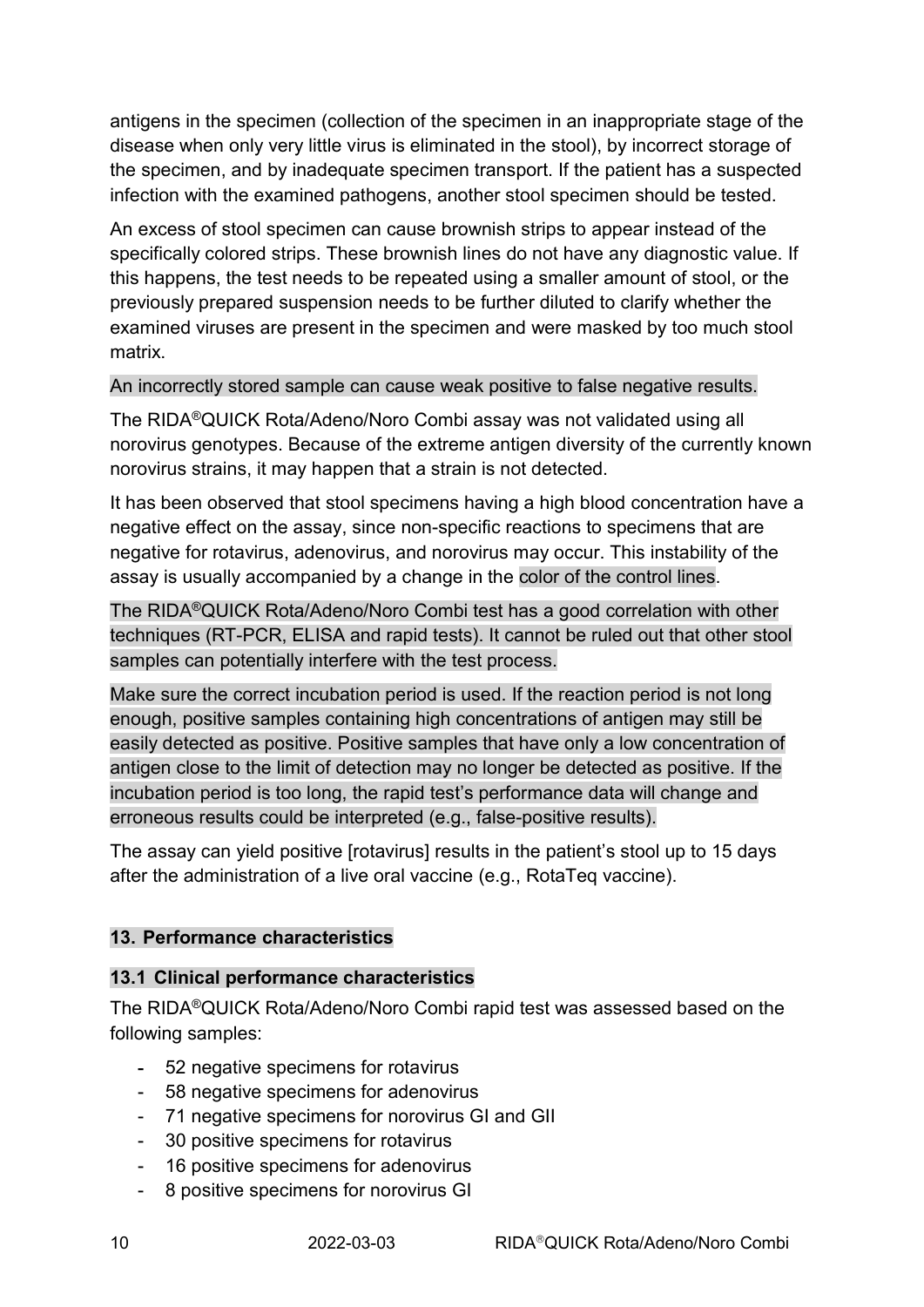- 68 positive specimens for norovirus GII

Reference techniques used follow:

- an enzyme immunoassay for rotavirus-negative specimens
- an RT-PCR (Eurorotanet method of 2009: "European Rotavirus detection and typing methods") for rotavirus-positive specimens
- an RT-PCR (methods from Vinjé et al., Kageyama, et al., Sabrià et al.) for Norovirus G1 and G2 specimens
- a rapid test for adenovirus-positive and -negative specimens

The results of that study are listed in Table 3.

Table 3: Relative sensitivity and specificity of RIDA<sup>®</sup>QUICK Rota/Adeno/Noro Combi

|                   | <b>Relative sensitivity</b> | <b>Relative specificity</b> |
|-------------------|-----------------------------|-----------------------------|
| <b>Rotavirus</b>  | >99.9%                      | >99.9%                      |
| <b>Adenovirus</b> | $>99.9\%$                   | >99.9%                      |
| Norovirus GI      | 75 %                        | 97.2%                       |
| Norovirus GII     | 92.6%                       | 97.2%                       |

A clinical study of the RIDA®QUICK Rota/Adeno/Noro Combi rapid test examined 173 stool samples compared with one commercial RT-PCR for rotavirus, adenovirus, and norovirus.

The sample set consisted of RT-PCR-characterized specimens:

- 113 negative specimens for rotavirus
- 119 negative specimens for adenovirus
- 118 negative specimens for norovirus GI and GII
- 60 positive specimens for rotavirus (Ct 10-33.6)
- 54 positive specimens for adenovirus (Ct 7.8-27.7)
- 55 positive specimens for norovirus (Ct 17.2-33.5)

50 of the 55 specimens positive for norovirus were genotyped (method per Cannon et al.). 36 were positive for norovirus GII and 15 positive for norovirus GI. One specimen contained norovirus GI and GII.

The results of the study are summarized in Table 4.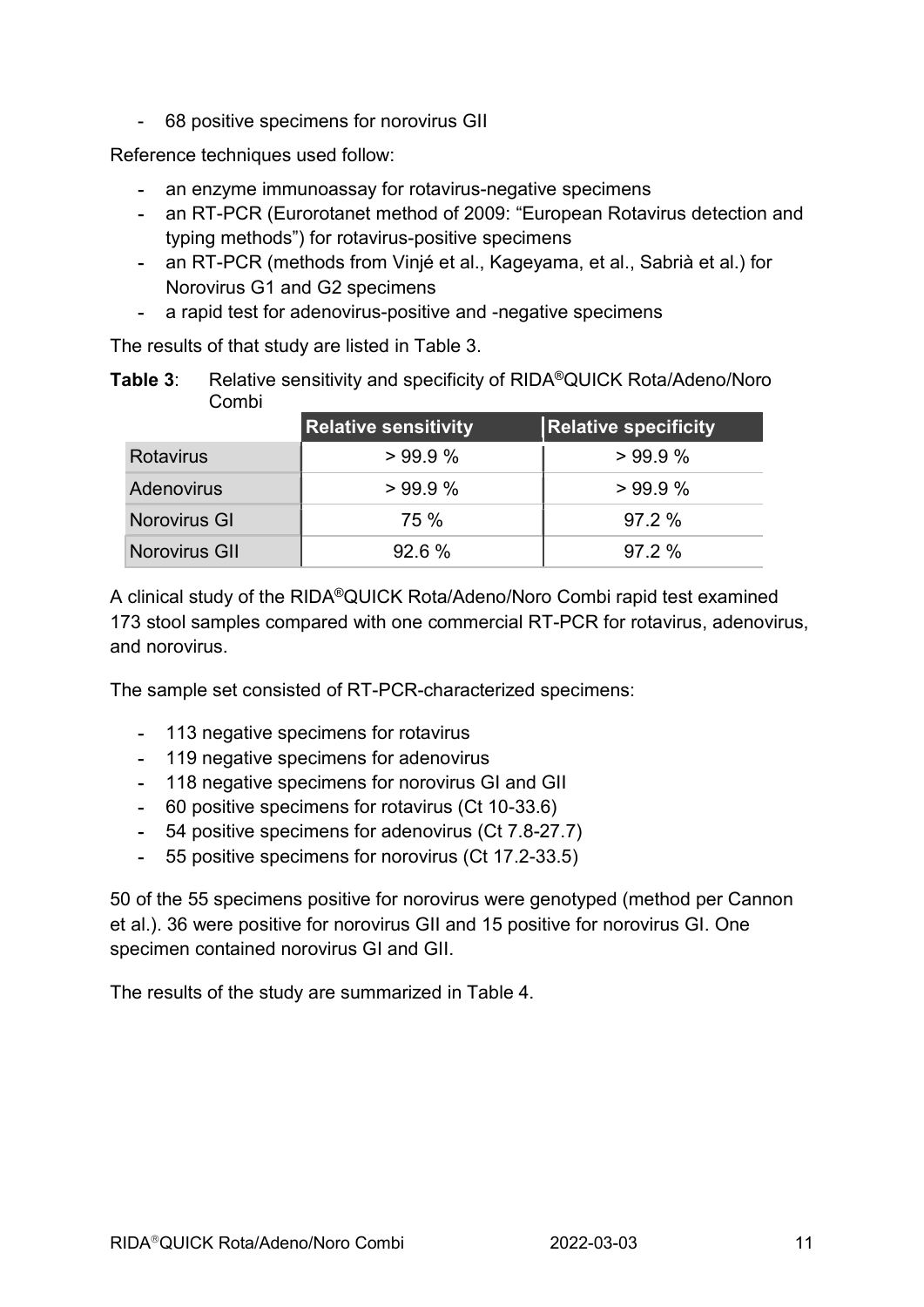|                         | <b>Relative sensitivity</b> | <b>Relative specificity</b> |
|-------------------------|-----------------------------|-----------------------------|
| <b>Rotavirus</b>        | 71.7 %                      | >99.9%                      |
| <b>Adenovirus</b>       | 75.9 %                      | 99.2%                       |
| <b>Norovirus GI+GII</b> | 87.3 %                      | >99.9%                      |
| <b>Norovirus GI</b>     | 66.7 %                      | >99.9%                      |
| Norovirus GII           | $94.4\%$                    | >99.9%                      |

Table 4: Relative sensitivity and specificity of RIDA®QUICK Rota/Adeno/Noro Combi

The tests resulted in 17 false negative specimens for rotavirus, which in another immunochromatographic rapid test were likewise found to be false negative for rotavirus compared to RT-PCR. The discrepancy arises from the sensitivity difference of the two techniques.

The tests resulted in 13 false negative specimens for adenovirus, 11 of which in another immunochromatographic rapid test were likewise found to be false negative for adenovirus compared to RT-PCR.

The tests resulted in one false positive specimen for adenovirus, which in another immunochromatographic rapid test was likewise found to be false positive for adenovirus compared to RT-PCR. This indicates that either the specimen was actually positive or that this specimen is not suitable for analysis using this method.

The tests resulted in 7 false negative specimens for norovirus GI and GII, which in another immunochromatographic rapid test were likewise found to be false negative for norovirus GI and GII compared to RT-PCR.

# 13.2 Analytical performance characteristics

## 13.2.1 Detection limit

# Rota-Adeno strip:

For adenovirus, an average sensitivity of 16 ng adenovirus antigen/mL was determined, although lower concentrations of up to 8 ng/mL are often detected for this virus. For rotavirus, an average sensitivity of 2 ng adenovirus antigen/mL was determined, although lower concentrations of up to 1 ng/mL are often detected for this virus.

# Norovirus strip:

Recombinant viral-like particles (VLPs) were used to determine analytical sensitivity. For norovirus GI, an average sensitivity of 3.25 ng/mL was determined and for norovirus GII 0.625 ng/mL, although lower concentrations of up to 1.6 ng/mL and 0.31 ng/mL are detected for norovirus GI and GII, respectively.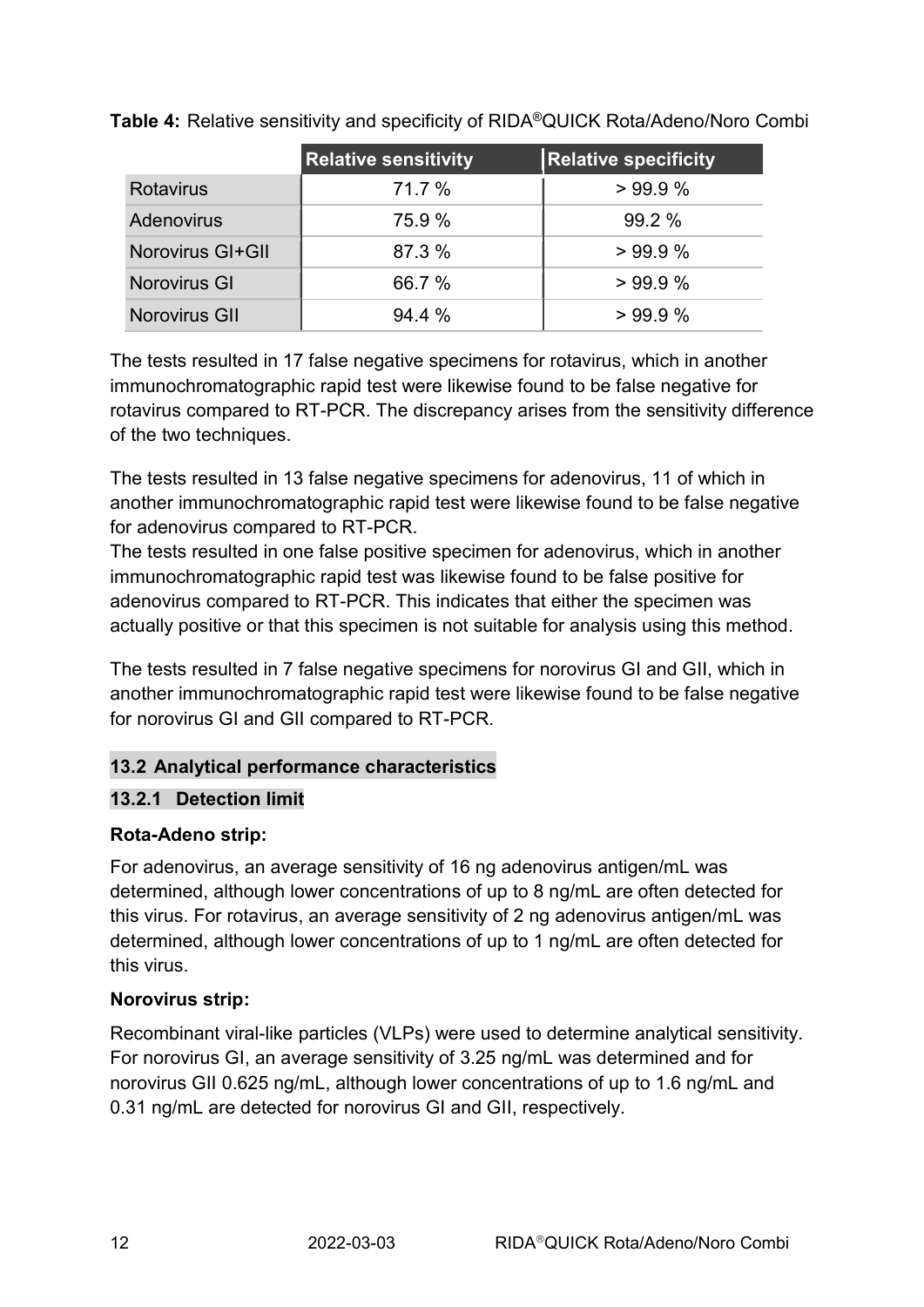# 13.2.2 Analytical specificity

#### Interfering substances

The substances listed did not affect the test results when they were added to stool specimens (positive and negative).

| <b>Potentially interfering substance</b> | <b>Concentration</b> |
|------------------------------------------|----------------------|
| Racecadotril                             | 0.135 mg/mL          |
| Vancomycin                               | $0.9$ mg/mL          |
| Loperamide                               | $4.5 \mu g/mL$       |
| Metronidazole                            | $0.255$ mg/mL        |
| Omeprazole                               | 27 µg/mL             |
| Atropine sulfate                         | $0.315$ µg/mL        |
| Sodium carbonate                         | 3.78 mg/mL           |
| Amoxicillin                              | $0.9$ mg/mL          |
| Ibuprofen                                | 1.080 mg/mL          |
| Acetylsalicylic acid                     | $0.9$ mg/mL          |
| <b>Sucrose</b>                           | $1.5$ mg/mL          |
| <b>Palmitic acid</b>                     | 20 %                 |
| Paracetamol                              | 1.125 mg/mL          |
| <b>Mucin</b>                             | 2.5%                 |
| Ciprofloxacin                            | 0.225 mg/mL          |
| Whole blood                              | 0.16%                |

Table 5: Potentially interfering substances

#### Cross-reactivity

The following microorganisms did not affect the results:

Escherichia coli, Escherichia coli O157, Salmonella spp., Campylobacter coli, Campylobacter jejuni, Yersinia enterocolitica, Entamoeba histolytica, Giardia lamblia, Cryptosporidium parvum, Helicobacter pylori, Clostridium difficile, Adenovirus, Rotavirus, Norovirus GI /GII and Astrovirus.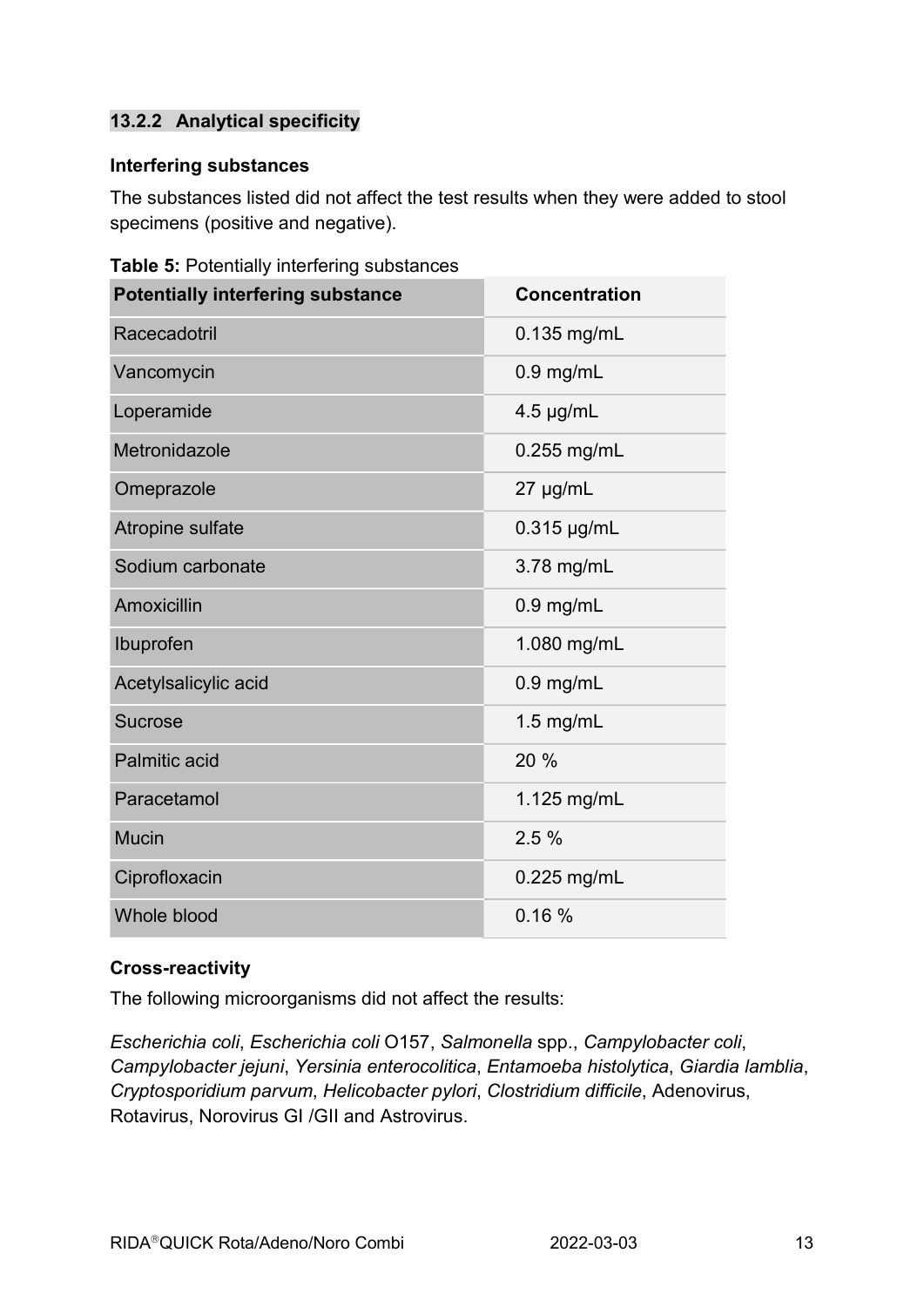### 13.2.3 Precision

The intra-assay precision of RIDA®QUICK Rota/Adeno/Noro Combi was measured in 5 replicates of a 1:2 dilution series with internal standards together with actual samples that were identified as PC (positive control), LPC (low positive control), and NC (negative control) for each analyte. It was measured on the same day by the same operator. High reproducibility was determined. The observed differences in the stands were fewer or corresponded to a 1:2 dilution level; the results of the actual samples were identical.

The inter-day precision of RIDA®QUICK Rota/Adeno/Noro Combi was determined using a single batch, in which the sensitivity curve of each of the analytes was measured in duplicate over a period of five days. The results for rotavirus, adenovirus, norovirus GII were 100 % reproducible. For norovirus GI, the difference across the

2-day period was only one half a 1:2 dilution level.

The inter-operator precision of RIDA®QUICK Rota/Adeno/Noro Combi was determined by assessing the sensitivity curve for each analyte in triplicate. In no case did sensitivity differences observed exceed a 1:2 dilution level.

The inter-lot precision of RIDA®QUICK Rota/Adeno/Noro Combi was determined by assessing the sensitivity curves of 3 lots. The analysis was performed by the same operator on the same day. The maximum differences observed were fewer than one 1:2 dilution level or corresponded to a 1:2 dilution level, which indicates a high interlot precision of the test.

| <b>Version number</b> | <b>Section and designation</b>                                                                                |
|-----------------------|---------------------------------------------------------------------------------------------------------------|
| 2019-09-16            | <b>Previous version</b>                                                                                       |
| 2022-03-03            | 7. Warnings and precautions for the users<br>12. Limitations of the method<br>13. Performance characteristics |

## 14. Version history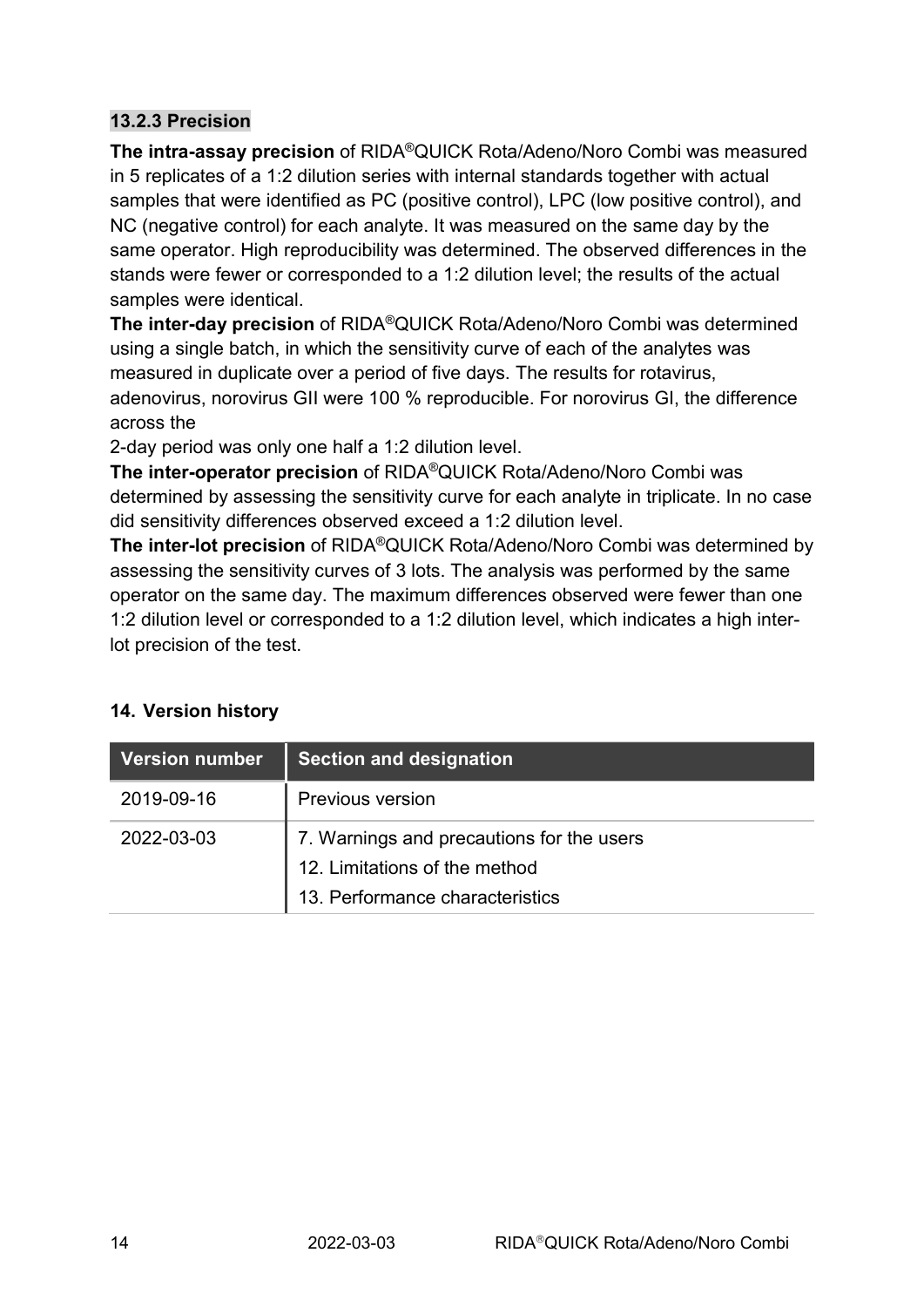# 15. Explanation of symbols

General symbols

|            | For in vitro diagnostic use |
|------------|-----------------------------|
|            | Observe operating manual    |
| LOT        | Batch number                |
| 묨          | Use before                  |
| X          | Storage temperature         |
| <b>REF</b> | Item number                 |
| Σ,         | Number of tests             |
|            | Date of manufacture         |
|            | Manufacturer                |

Test-specific symbols

| Cassette | Test cassette        |
|----------|----------------------|
| Tube     | Dilution buffer tube |
| Pipet    | Pipette              |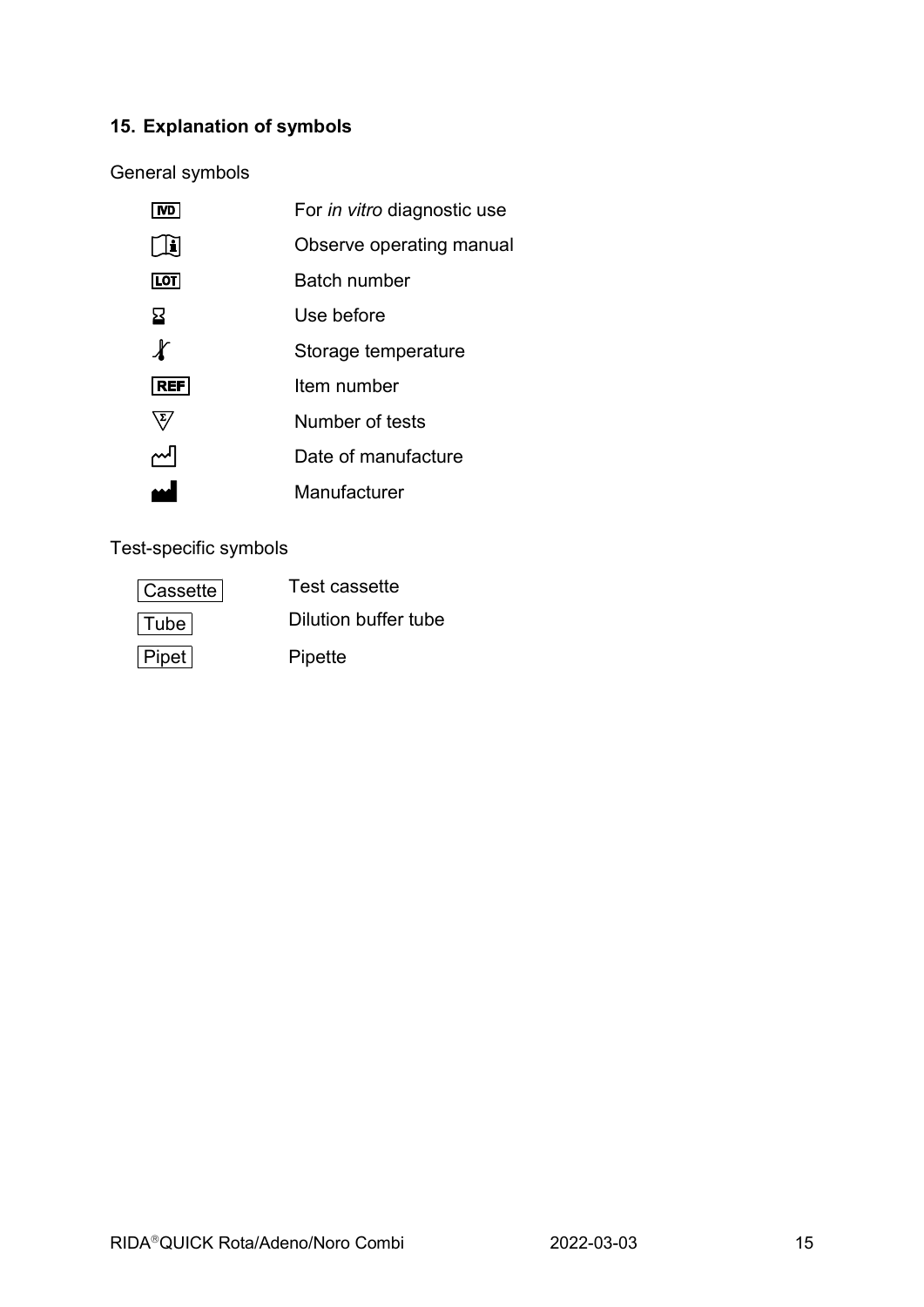#### 16. References

- 1. F. Bon et al. Prevalence of a group A rotavirus, human calicivirus, astrovirus, and adenovirus type 40 and 41 infections among children with acute gastroenteritis in Dijon, France. Journal of Clinical Microbiology. 1999; 3055-3058.
- 2. Bodo R. Eing et al. Evaluation of two enzyme immunoassays for detection of human rotaviruses in fecal specimens. Journal of Clinical Microbiology. Dec. 2001; 4532-4534.
- 3. Umesh D. Parashar et al. Global illness and deaths caused by rotavirus disease in children. Emerging Infectious Diseases, vol. 9, No.5. 2003; 565-572.
- 4. Atmar RL and Estes MK. Diagnosis of non-cultivatable gastroenteritis viruses, the human caliciviruses. Clinical Microbiology Reviews. 2011; 15-37.
- 5. Ribes Fernández JM and Buesa Gómez J. Infecciones por Norovirus. Enferm Infecc Microbiol Clin. 2010; 51-55.
- 6. Patel MM, Hall AJ, Vinjé J and Parashar UD. Noroviruses: a comprehensive review. Journal of Clinical Virology. 2009; 1-8.
- 7. Buesa J, Montava R, Abu-Mallouh R, Fos M, Ribes JM, Bartolomé R, Vanaclocha H, Torner N and Domínguez A. Sequential evolution of Genotype GII.4 Norovirus variants causing gastroenteritis outbreaks from 2001 to 2006 in Eastern Spain. Journal of Medical Virology.2008; (50), 1288-1295.
- 8. Siebenga J, Kroneman A, Vennema H, Duizer E and Koopmans M. Food-borne viruses in Europe network report: the norovirus GII.4 2006b (for US named Minerva-like, for Japan Kobe034-like, for UK V6) variant now dominant in early seasonal surveillance. Eurosurveillance. 2008; (13)
- 9. Okame M, Akihara S, Hansman G, Hainian Y, Tran HT, GiaPhan T, Yagyu F, Okitsu S and Ushijima H. Existence of multiple Genotypes associated with acute gastroenteritis during 6-year survey of Norovirus infection in Japan. Journal of Medical Virology. 2006; (78), 1318-1324.
- 10. Hoonmo L. Koo and Herbert L. DuPont. Noroviruses as a potential cause of protracted and lethal disease in immunocompromised patients. Clinical Infectious Disease. 2009; (49),1069-71.
- 11. Cannon JL et al. Genetic and Epidemiologic Trends of Norovirus Outbreaks in the United States from 2013 to 2016 Demonstrated Emergence of Novel GII.4 Recombinant Viruses. Journal of Clinical Microbiology.2017; 55(7), 2208-2221.
- 12. Vinje J et.al. Molecular detection and epidemiology of small round-structured viruses in outbreaks of gastroenteritis in the Netherlands. J Infect Dis. 1996; 174(3), 610-5.